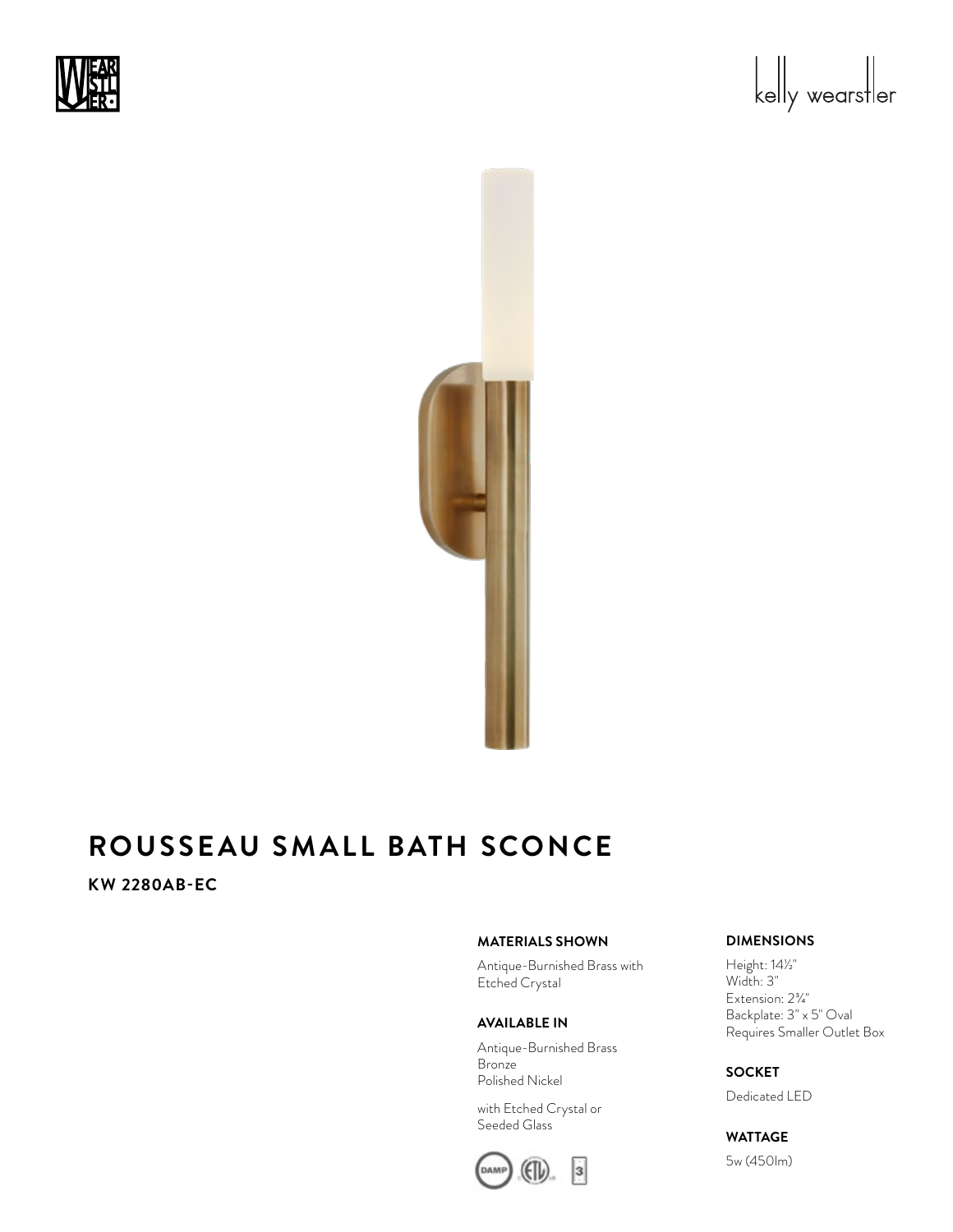





# **KW 2280AB-SG**

### **MATERIALS SHOWN**

Antique-Burnished Brass with Seeded Glass

#### **AVAILABLE IN**

Antique-Burnished Brass **Bronze** Polished Nickel

with Etched Crystal or Seeded Glass



#### **DIMENSIONS**

Height: 14<sup>1/2"</sup> Width: 3" Extension:  $2\frac{3}{4}$ " Backplate: 3" x 5" Oval Requires Smaller Outlet Box

### **SOCKET**

Dedicated LED

## **WATTAGE**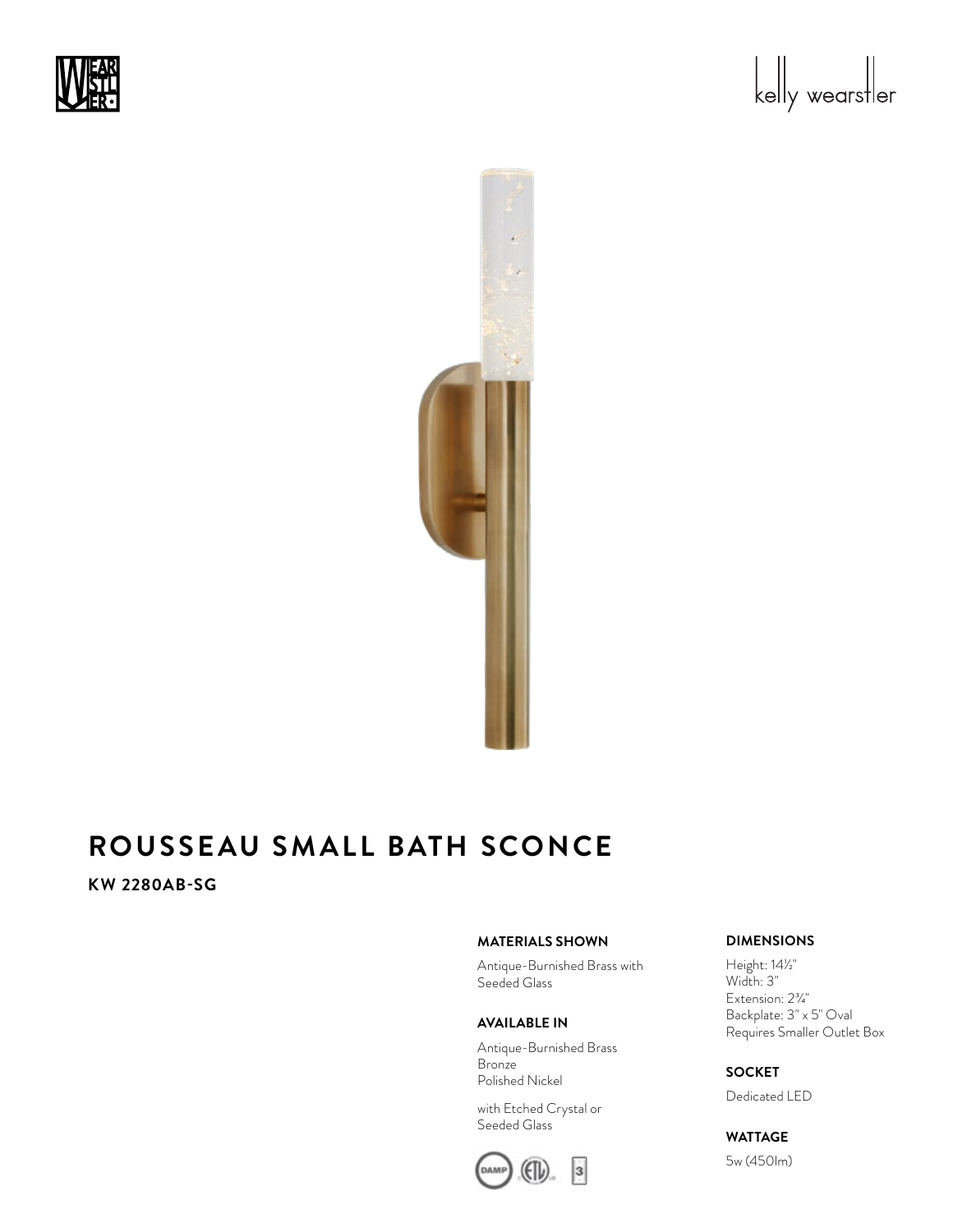





**KW 2280BZ-EC** 

### **MATERIALS SHOWN**

Bronze with Etched Crystal

### **AVAILABLE IN**

Antique-Burnished Brass Bronze Polished Nickel

with Etched Crystal or Seeded Glass



#### **DIMENSIONS**

Height: 14<sup>1/2"</sup> Width: 3" Extension:  $2\frac{3}{4}$ " Backplate: 3" x 5" Oval Requires Smaller Outlet Box

## **SOCKET**

Dedicated LED

**WATTAGE**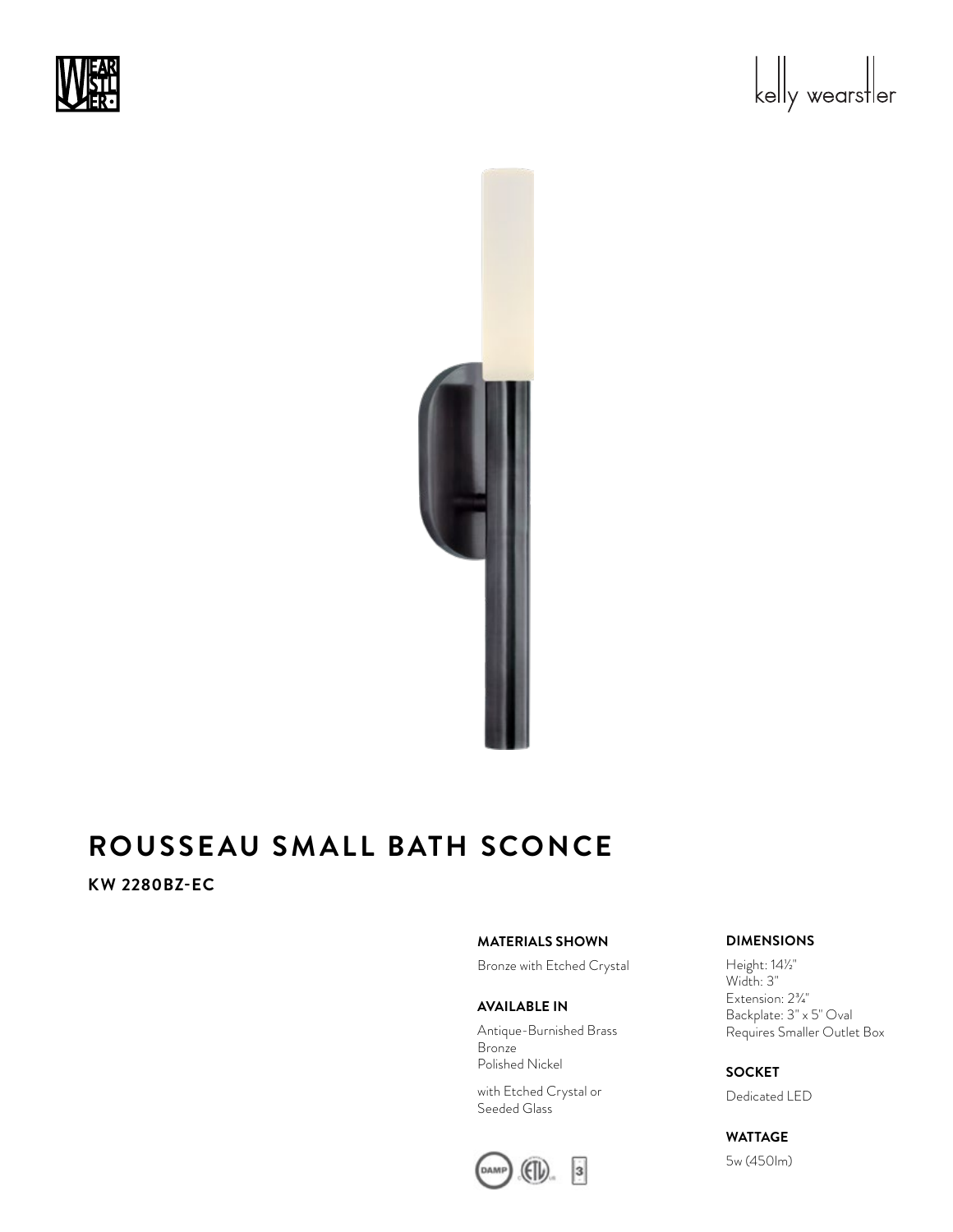





**KW 2280BZ-SG** 

### **MATERIALS SHOWN**

Bronze with Seeded Glass

#### **AVAILABLE IN**

Antique-Burnished Brass Bronze Polished Nickel

with Etched Crystal or Seeded Glass



#### **DIMENSIONS**

Height: 14<sup>1/2"</sup> Width: 3" Extension:  $2\frac{3}{4}$ " Backplate: 3" x 5" Oval Requires Smaller Outlet Box

## **SOCKET**

Dedicated LED

**WATTAGE**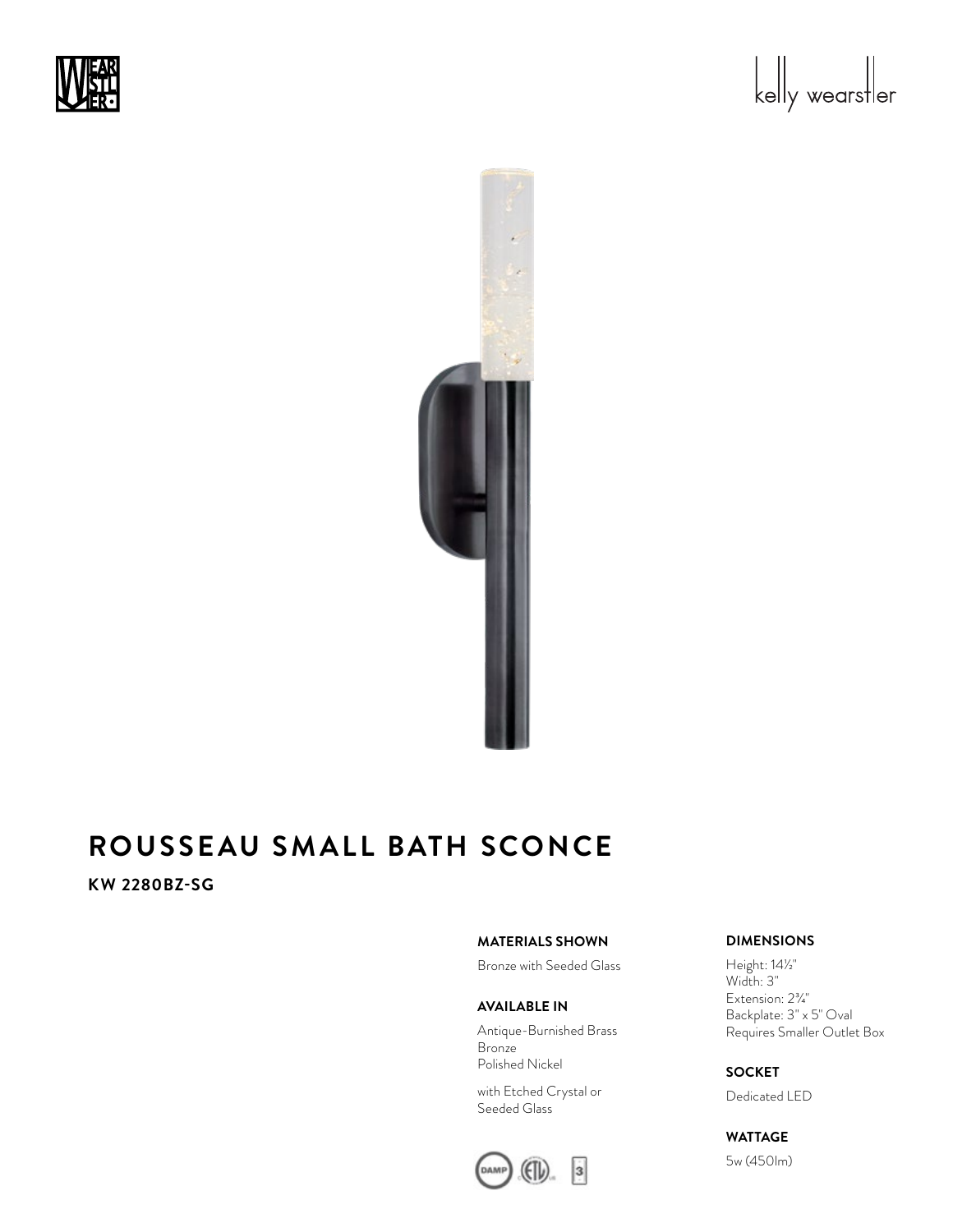





# **KW 2280PN-EC**

## **MATERIALS SHOWN**

Polished Nickel with Etched Crystal

#### **AVAILABLE IN**

Antique-Burnished Brass **Bronze** Polished Nickel

with Etched Crystal or Seeded Glass



### **DIMENSIONS**

Height: 14<sup>1/2"</sup> Width: 3" Extension:  $2\frac{3}{4}$ " Backplate: 3" x 5" Oval Requires Smaller Outlet Box

#### **SOCKET**

Dedicated LED

# **WATTAGE**